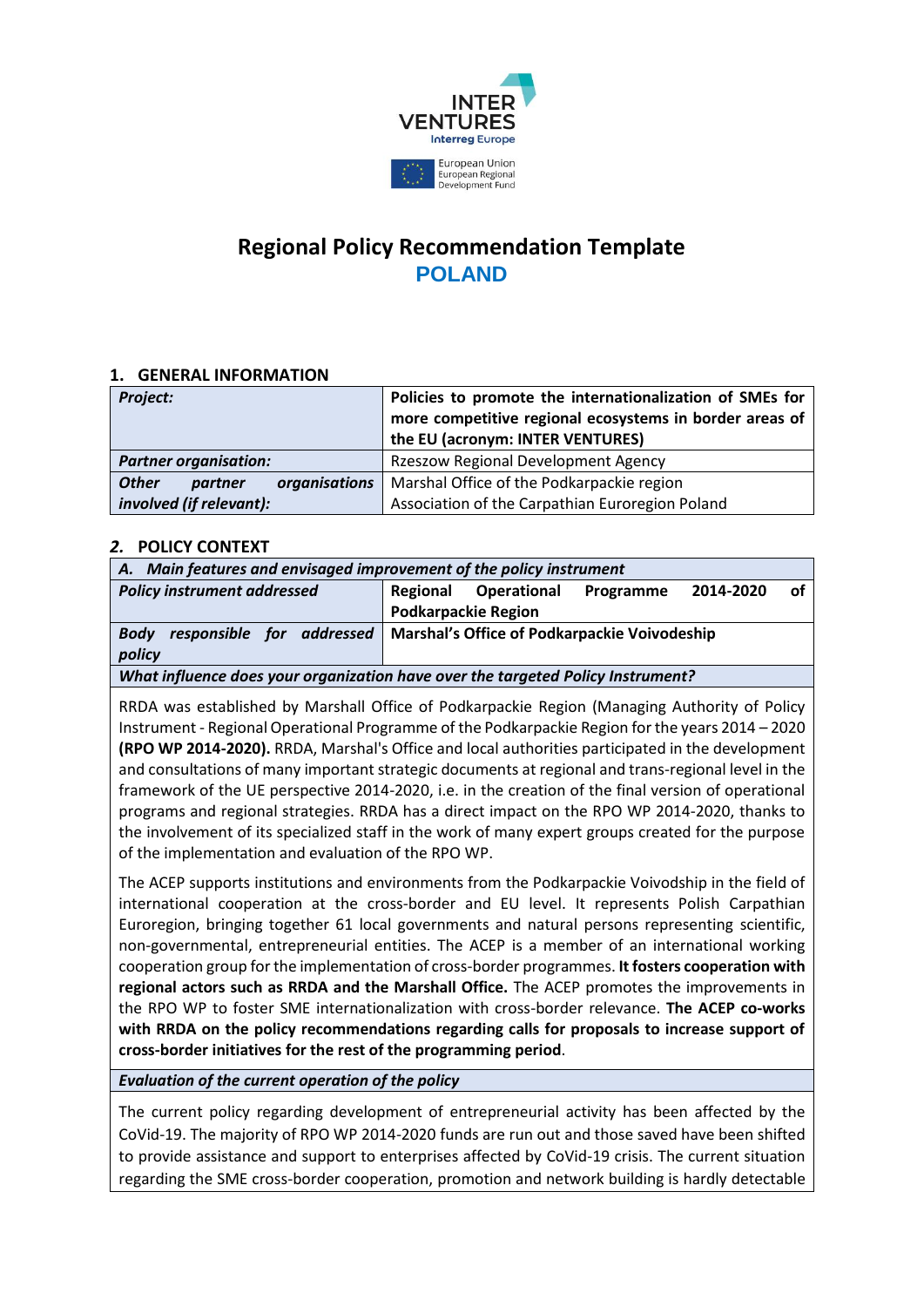

despite the border location of the region. Enhancing/triggering SME internationalization is especially crucial in the light of PL-SK CBC and PL-BY-UK Programmes that lack SME competitiveness priorities.The trends/thoughts regarding the 2021-2027 programming period: more emphasis will be put on refundable forms of entrepreneuship development. Additionally, increasing/encouraging the cross-border coperation within the realization of **PL-SK CBC and PL-BY-UK Programmes** is of high priority.

*What kind of change do you want to achieve in the addressed Policy Instrument? How would influence/improve the targeted Policy Instrument?*

The changes desired to be achieved are: to put more emphasis on the support and encouragement and as a result promotion and development of entrepreneurial transnational cooperation between SMEs of the Podkarpackie region and those of cross-border regions. The Policy change will refer to the development of new project inspired by INTEVER VENTURES GP practice. It was submitted in September 2020 and already accepted. It will be implemented under **Operational Programme Knowledge Education Development 2014-2020 (POWER) and co-financed from European Social Fund. In order to meet the requirement of policy change the PI - RPO WP 2014-2020 will be changed.** The action is desired to encourage/increase/achieve greater cross-border cooperation between SME of Podkarpackie region and neighbouring countries. This improvement is necessary to trigger activities that will make Podkarpackie region visible on the international market. More details about the changes/actions can be found in the  $3<sup>rd</sup>$  section - Planned Actions.

Putting more emphasis on general SMEs internationalization as well as on the realization of **PL-BY-UA and PL-SK CBC Programmes** for years 2021-2027 is the goal of the next programming period. Furthermore, it is planned to conduct consultations/meetings with the PI authority in order to develop actions of the next 2021-2027 programming period.

*If you would like to change your original Policy Instrument, please explain the reasons behind the modification! Please* **justify why the initial policy instrument can no longer be influenced!**

The development of the new project inspired by INTER VENTURE good practices required the change of Policy Instrument. The project will be implemented under **Operational Programme Knowledge Education Development 2014-2020 (POWER) co-financed from European Social Fund.** The reasons behind the original Policy Instrument change are:

- **no possibilities of improving the original PI so that it would contribute to policy change. No calls for projects that would enable the incorporation of INTER VENTURES good practice,**
- **due to COVID-19 many projects were addressed to provide only financial assistance to the sectors/entrepreneurs most affected by the pandemic,**
- **the PI change enabled to transfer some elements of INTER VENTURES practice and change policy.**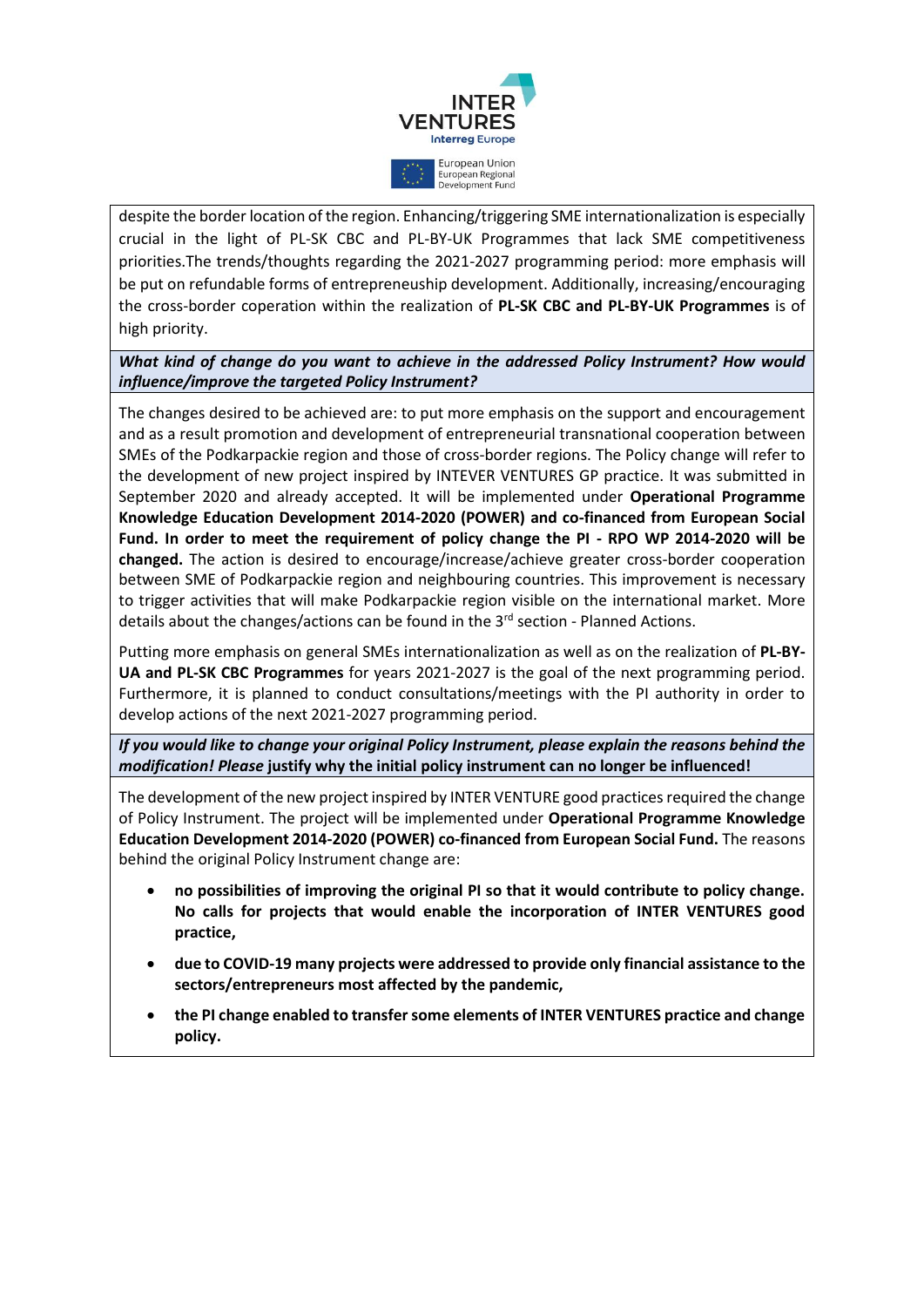

### **PLANNED ACTIONS**

| <b>Action 1</b>      |                                           |
|----------------------|-------------------------------------------|
| Action title:        | Young people working on their own account |
| Nature of the action |                                           |

"Young people working on their own account" project will be implemented by RRDA under **Operational Programme Knowledge Education Development 2014-2020 (POWER) and co-financed from the European Social Fund.** It aims at improving the entrepreneurial competences of 48 professionally inactive young people aged 18-29, including disabled people living in the Podkarpackie Region who have lost employment after March 1, 2020 as well as improving the labor market situation of 40 people who will start a business by June 30, 2023. 40 out of 48 project participants **will be granted non-returnable funds** to start business activity, plus a **small amount distributed each month for the period of 6 months to cover the business management costs**. These actions will contribute to the increase of the number of enterprises and as a result the development of the Podkarpackie region. The Policy Instrument is to be changed in order to transfer/introduce some elements of INTER VENTURES good practices.

The project provides:

- support to young people in setting up and running their own business by providing non-returnable aid (subsidies) - 40 project participants

- training support in the field of running a business – 48 project participants

- bridging support - 40 project participants.

The target group: 48 professionally passive persons aged 18-29, including disabled people that lost employment after March 1<sup>st</sup>, 2020. At least 50% of them will be inhabiting medium-sized towns or cities of Podkarpackie region. **The project gives women greater opportunity to initiate business activity, women are given greater opportunity to take part in the project, more of them will be able to start up a business (receive grants). Additionally, during the recruiting process women are awarded additional points for their sex.**

#### *Interregional exchange of experience*

**ACTION 1** presented above has been inspired by 2 Hungarian good practice. The 1<sup>st</sup> one is **"Fostering value added business cooperation between SMEs operating on different sides of the Hungary-Croatia border".** It aims at providing **non-refundable grants for consortia** of at least two SMEs, at least one from each country, to develop joint product, technology or service, processes and productive capacities or carry out common marketing activities. A two-step selection process is being operated. It also promotes the scheme and carries out specific B2B consultations to identify the potential SMEs and develop project concepts. Separate project development and management support is also given for partners receiving funding. **The non-refundable grants is the element that has been incorporated in Action 1, although in Poland in comparison to Hungarian GP the grants will be distributed to individual SMEs not to consortia.**

The 2nd Hungarian GP by which **ACTION 1** has been inspired is "**Promoting women entrepreneurship within project "Partnership for all 2"** that aims at promoting and supporting self-employment, especially women entrepreneurship in the Koprivnica Križevci County. That includes encouraging entrepreneurship through educational and promotional activities of unemployed people and encouraging of entrepreneurship through offering support for self-employment by awarding small value amounts as support. Among the activities are: adjusted training programs for unemployed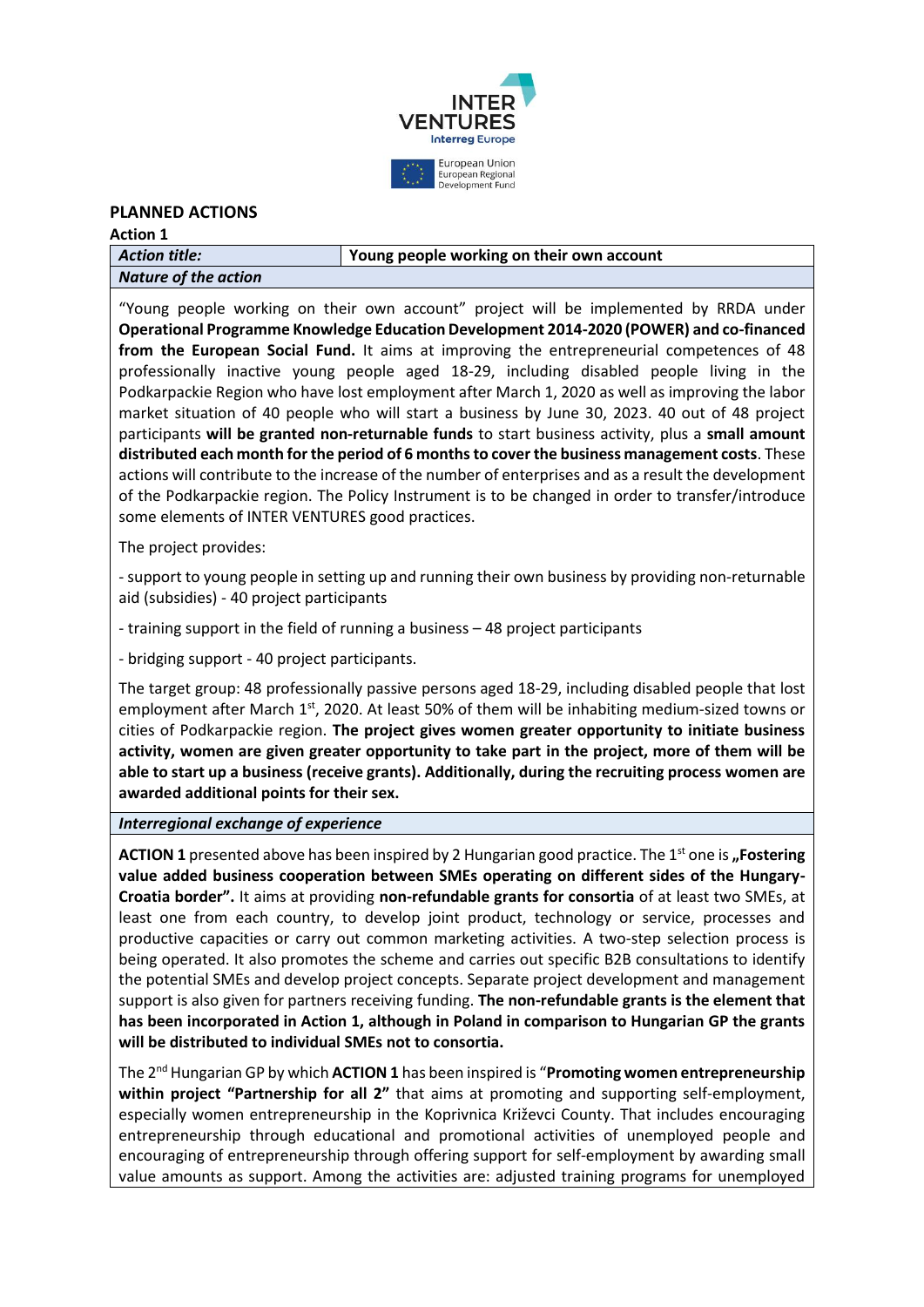

groups, empowerment and motivation of vulnerable groups for activating entrepreneurship. Some elements of the GP have been transferred into the "Young people working on their own account" project. These are: the idea to encourage women entrepreneurship and providing trainings in the field of starting/managing entrepreneurial activity. The project will give women advantage over man in recruiting process. More women than man will be allowed to qualify for the project giving women advantage over man in starting their own business.

According the Central Statistical Office of Poland (GUS) in the first quarter of 2020, almost 120,000 jobs were liquidated in Poland, 25% of which are due to the pandemic. **Professionally active women are especially affected by the COVID-19 crisis. This risks further deepen gender inequalities in the labor market. Globally, almost 40% of all employed women work in sectors facing difficulties related to with pandemic. It's important to emphasize that over 70% of women are employed in sectors directly affected by the pandemic.**

#### **Action 2**

| .                           |                                   |
|-----------------------------|-----------------------------------|
| <b>Action title:</b>        | <b>Podkarpackie Business Park</b> |
| <b>Nature of the action</b> |                                   |
|                             |                                   |

The "Podkarpackie Business Park" project of RRDA has received subsidy from the funds of the Regional Operational Program of the Podkarpackie Voivodeship for 2014 – 2020. Implemented by RRDA, the project aims at putting up a new business-oriented centre that will support and promote the development of the Podkarpackie region. The installed Business Park will serve as a centre to create conditions for the development of a dozen new business entities and implement an extended portfolio of services and their active sale among entrepreneurs. Building awareness among entrepreneurs and companies about the scope of possible services provided by the Business Park in order to build lasting relationships with customers will be also of great importance. The Business Park, through an individual approach to each client, will strive to offer a wide range of services. RRDA is planning to extend the activities related to cross-border cooperation between SMEs that will be the result of INTER VENTURES project implementation. The new project will be developed with the implementation of INTER VENTURES GP, will enhance the competitiveness of the region, foster and promote SME cross-border cooperation and SME network building. This is especially crucial in the light of cooperation with neighboring countries.

#### *Interregional exchange of experience*

The Italian GP **Attract/ Invest in Lombardy** aims at gathering and promoting Lombardy and its local investment opportunities abroad, assisting foreign companies and local public administrations on the field. In order to attract investors the Italian GP foresees a direct cooperation with Lombard Municipalities, with the central aims of reducing bureaucracy by building a clear, transparent and favourable economic context, as well as offering concrete actions to facilitate investments, such as fiscal incentives by reducing local taxes. It also includes: the creation of a database of thousands of potential investors interested in investing in Lombardy, tailor-made offline and online campaigns for target-companies, also through specific events participation, organization of workshops to promote and foster the participation of the regional Municipalities, after care services for existing foreign companies in Lombardy through dedicated round tables and one-to-one meetings during the year. **The project has also developed a platform to map ready-to-use investment opportunities. The services offered on the platform are to facilitate investment in Lombardy. They are: selection of the most appropriate real estate opportunities for investment, assistance in**